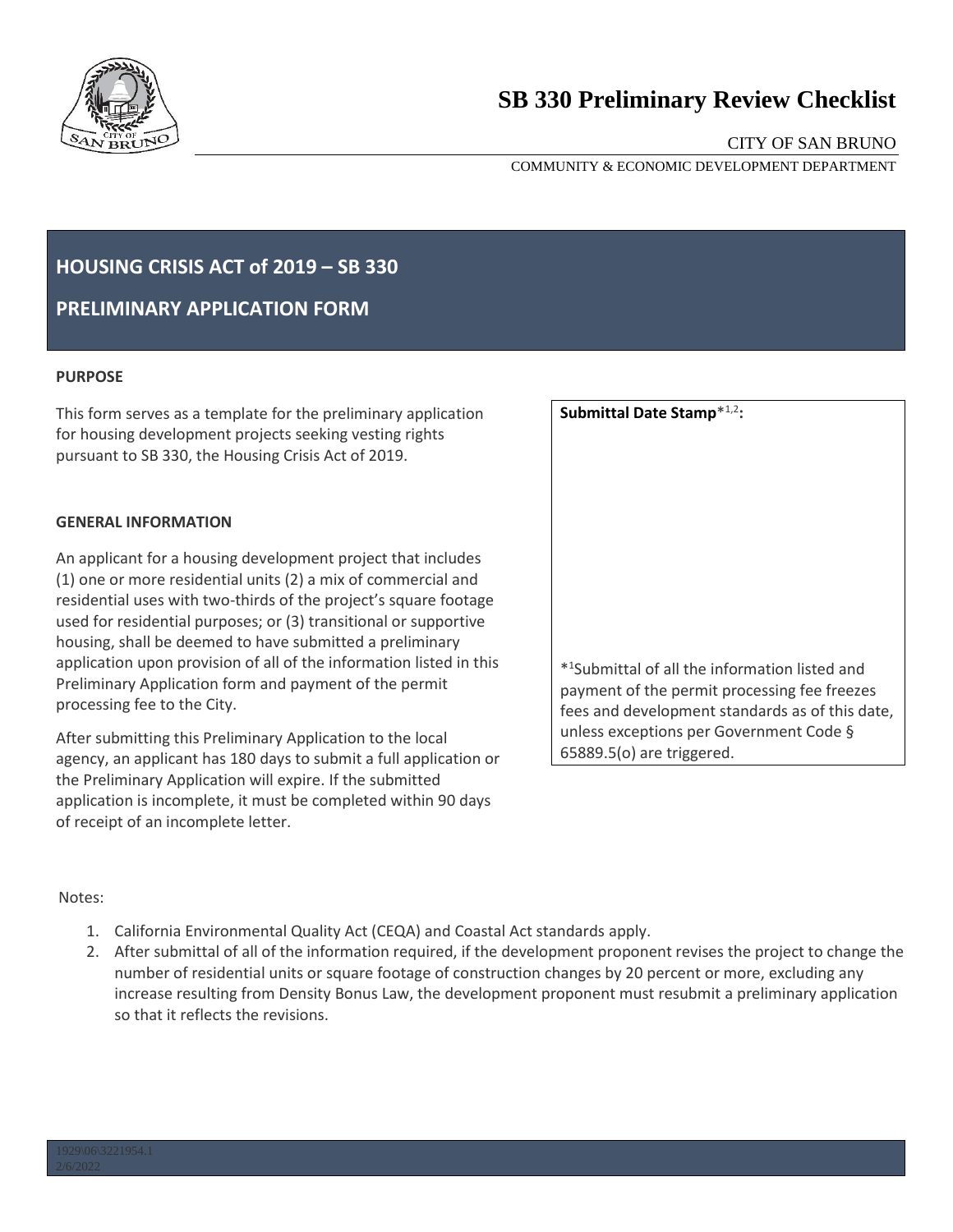#### **SITE INFORMATION**

1. PROJECT LOCATION - The specific location, including parcel numbers, a legal description, and site address, if applicable.

| <b>Street Address</b> | Unit/Space Number |  |
|-----------------------|-------------------|--|
|                       |                   |  |

Legal Description (Lot, Block, Tract) Attached? YES □ NO □

Assessor Parcel Number(s)

2. **EXISTING USES -** The existing uses on the project site and identification of major physical alterations to the property on which the project is to be located.

3. **SITE PLAN -** A site plan showing the building(s) location on the property and approximate square footage of each building that is to be occupied.

| Attached? | YES $\Box$      |
|-----------|-----------------|
|           | NO <sub>1</sub> |

4. **ELEVATIONS -** Elevations showing design, color, material, and the massing and height of each building that is to be occupied.

| Attached? | YES $\Box$ |
|-----------|------------|
|           |            |

- $NO<sub>1</sub>$
- 5. **PROPOSED USES** The proposed land uses by number of units and square feet of residential and nonresidential development using the categories in the City's zoning ordinance.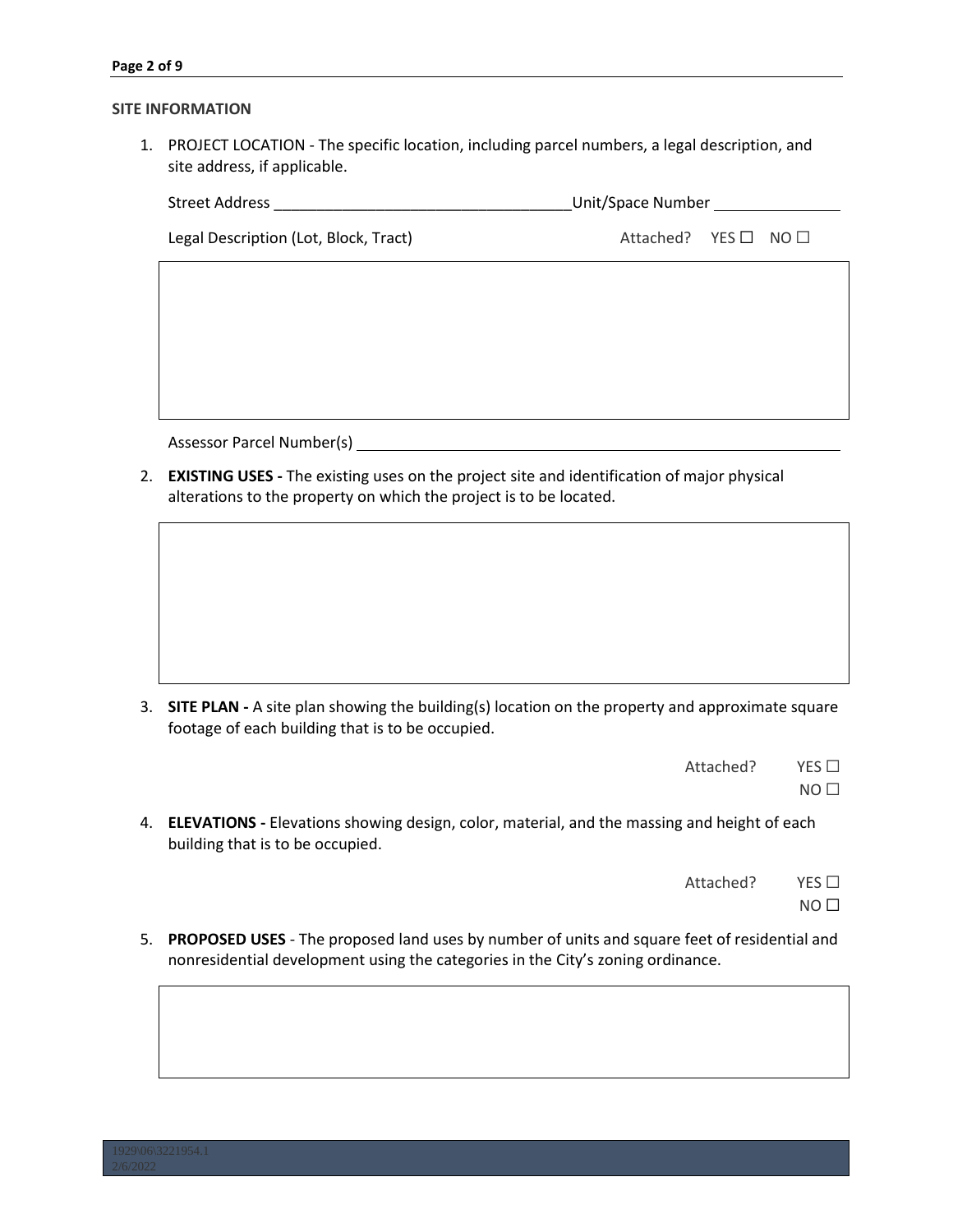#### a. **RESIDENTIAL DWELLING UNIT COUNT:**

Please indicate the number of dwelling units proposed, including a breakdown of levels by affordability, set by each income category.

|                                  | Number of Units |
|----------------------------------|-----------------|
| <b>Market Rate</b>               |                 |
| Managers Unit(s) - Market Rate   |                 |
| <b>Extremely Low Income</b>      |                 |
| Very Low Income                  |                 |
| Low Income                       |                 |
| Moderate Income                  |                 |
| <b>Total No. of Units</b>        |                 |
| Total No. of Affordable Units    |                 |
| Total No. of Density Bonus Units |                 |

Other notes on units:

6. **FLOOR AREA** - Provide the proposed floor area and square footage of residential and nonresidential development, by building (attach relevant information by building and totals here):

|                            | <b>Residential</b> | Nonresidential | <b>Total</b> |
|----------------------------|--------------------|----------------|--------------|
| <b>Floor Area (Zoning)</b> |                    |                |              |
| Square Footage of          |                    |                |              |
| Construction               |                    |                |              |

- 7. **PARKING -** The proposed number of parking spaces:
- 8. **AFFORDABLE HOUSING INCENTIVES, WAIVERS, CONCESSIONS and PARKING REDUCTIONS** Will the project proponent seek Density Bonus incentives, waivers, concessions, or parking reductions pursuant to California Government Code Section 65915?

YES □ NO □

If "YES," please describe: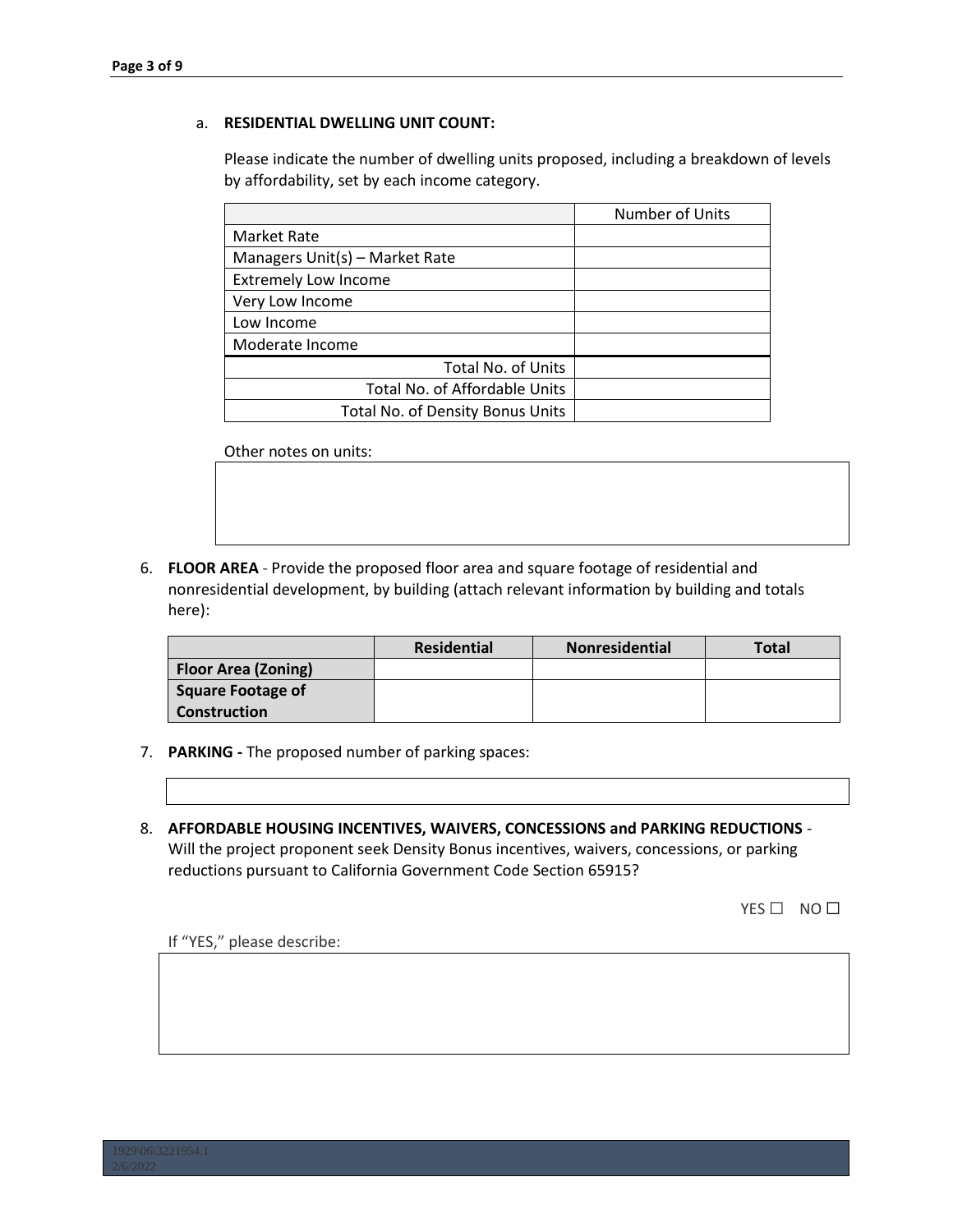9. **SUBDIVISION –** Will the project proponent seek any approvals under the Subdivision Map Act, including, but not limited to, a parcel map, a vesting or tentative map, or a condominium map?

YES □ NO □

If "YES," please describe:

10. **POLLUTANTS** – Are there any proposed point sources of air or water pollutants?

YES □ NO □

If "YES," please describe:

11. **EXISTING SITE CONDITIONS –** Provide the number of existing residential units on the project site that will be demolished and whether each existing unit is occupied or unoccupied. Provide attachment, if needed.

|                         | <b>Occupied</b><br><b>Residential Units</b> | <b>Unoccupied</b><br><b>Residential</b><br><b>Units</b> | <b>Total</b><br><b>Residential Units</b> |
|-------------------------|---------------------------------------------|---------------------------------------------------------|------------------------------------------|
| <b>Existing</b>         |                                             |                                                         |                                          |
| <b>To Be Demolished</b> |                                             |                                                         |                                          |

#### 12. **ADDITIONAL SITE CONDITIONS –**

- a. Whether a portion of the property is located within any of the following:
	- i. A very high fire hazard severity zone, as determined by the Department of Forestry and Fire Protection, pursuant to Section 51178?

YES □ NO □

ii. Wetlands, as defined in the United States Fish and Wildlife Service Manual, Part 660 FW 2 (June 21, 1993)?

YES □ NO □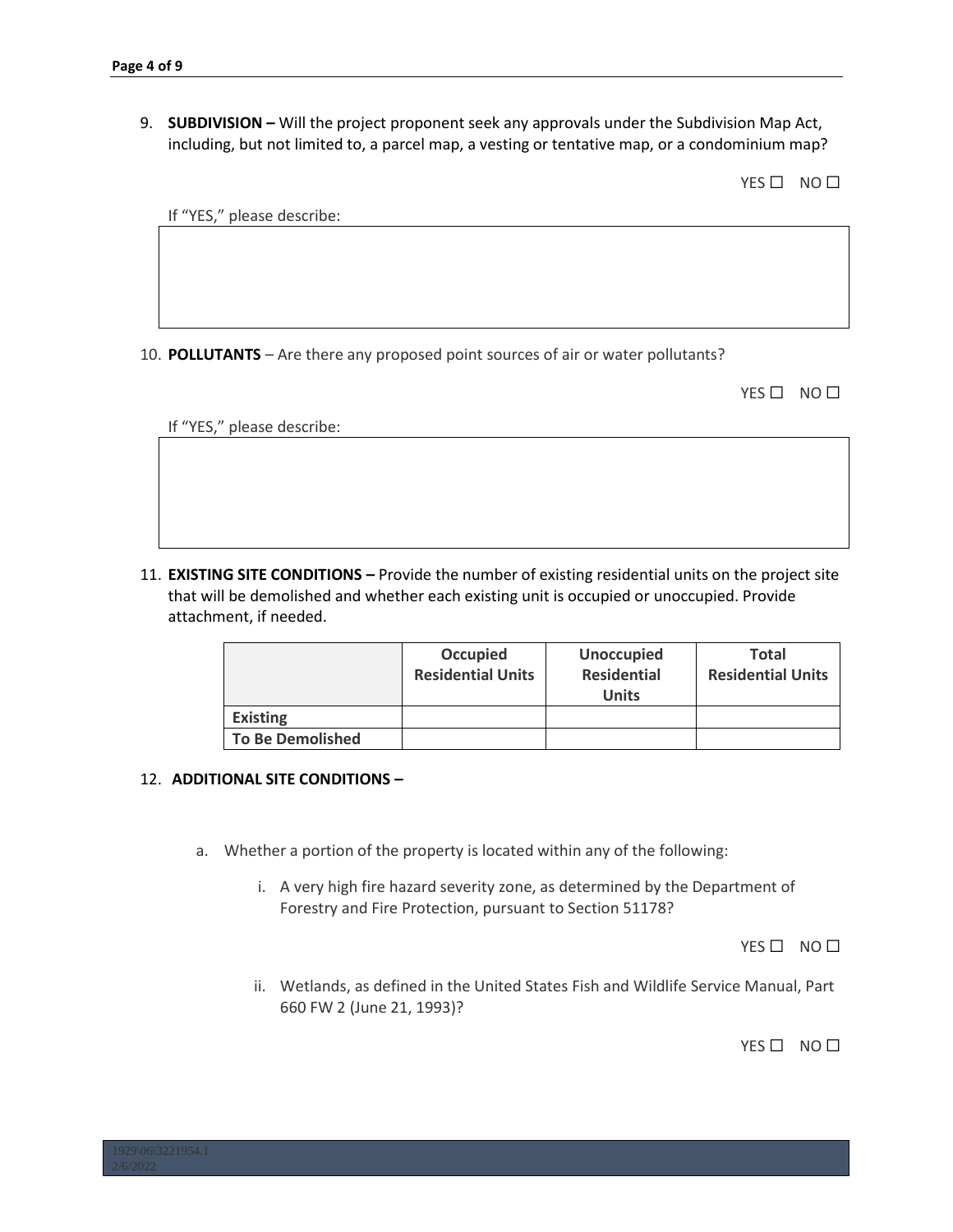iii. A hazardous waste site that is listed pursuant to Section 65962.5, or a hazardous waste site designated by the Department of Toxic Substances Control pursuant to Section 25356 of the Health and Safety Code?

YES □ NO □

iv. A special flood hazard area subject to inundation by the 1 percent annual chance flood (100-year flood) as determined by any official maps published by the Federal Emergency Management Agency?

YES □ NO □

v. A delineated earthquake fault zone as determined by the State Geologist in any official maps published by the State Geologist, unless the development complies with applicable seismic protection building code standards adopted by the California Building Standards Commission under the California Building Standards Law (Part 2.5 (commencing with Section 18901) of Division 13 of the Health and Safety Code), and by any local building department under Chapter 12.2 (commencing with Section 8875) of Division 1 of Title 2?

YES □ NO □

vi. A stream or other resource that may be subject to a streambed alteration agreement pursuant to Chapter 6 (commencing with Section 1600) of Division 2 of the Fish and Game Code?

YES □ NO □

If "YES" to any, please describe:

b. Does the project site contain historic and/or cultural resources?

YES □ NO □

If "YES," please describe:

c. Does the project site contain any species of special concern?

YES □ NO □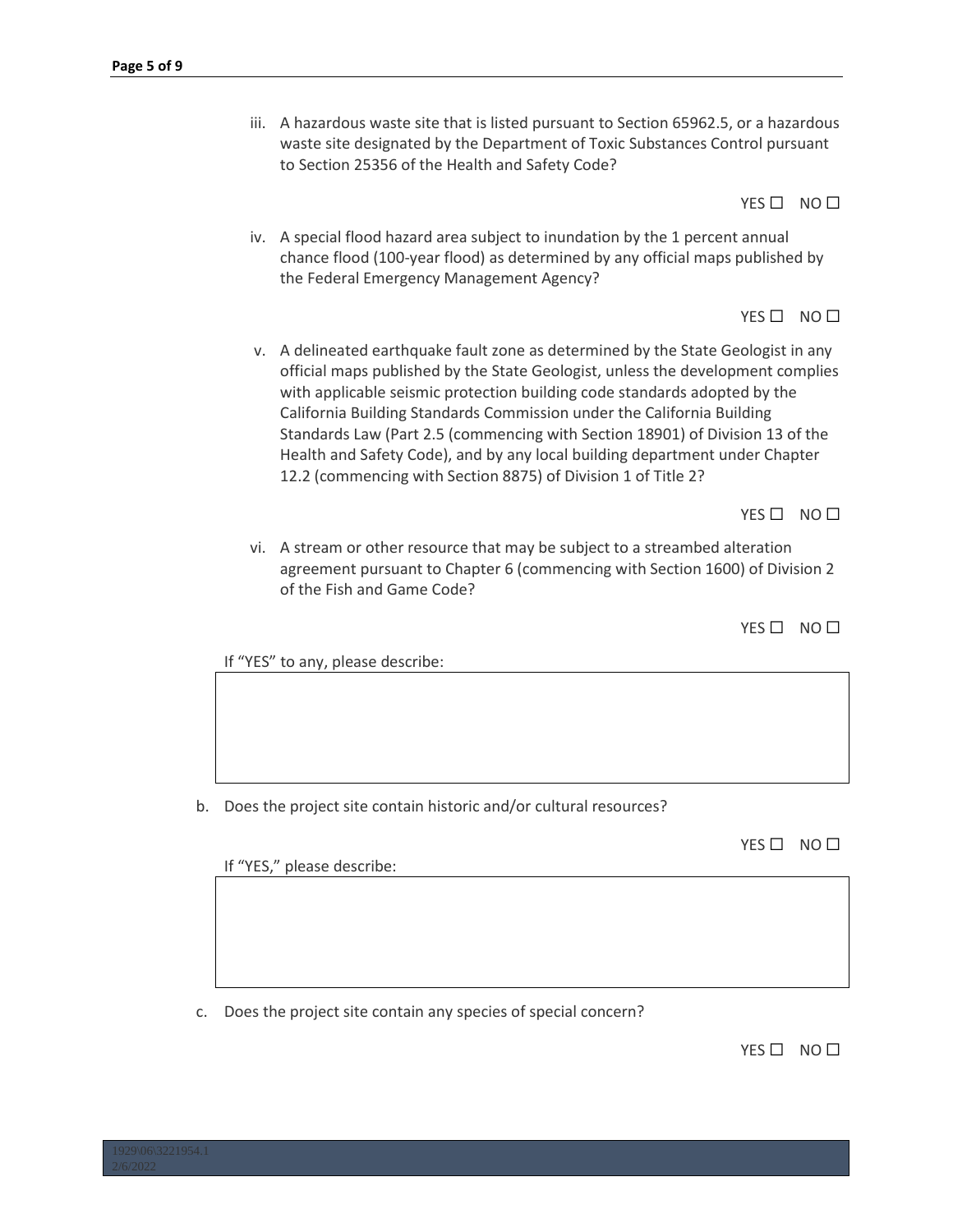If "YES," please describe:

d. Does the project site contain any recorded public easement, such as easements for storm drains, water lines, and other public rights of way?

YES□ NO□

If "YES," please describe:

e. Does the project site contain a stream or other resource that may be subject to a streambed alteration agreement pursuant to Chapter 6 (commencing with Section 1600) of Division 2 of the Fish and Game Code? Provide an aerial site photograph showing existing site conditions of environmental site features that would be subject to regulations by a public agency, including creeks and wetlands.

YES □ NO □

If "YES," please describe and depict in attached site map: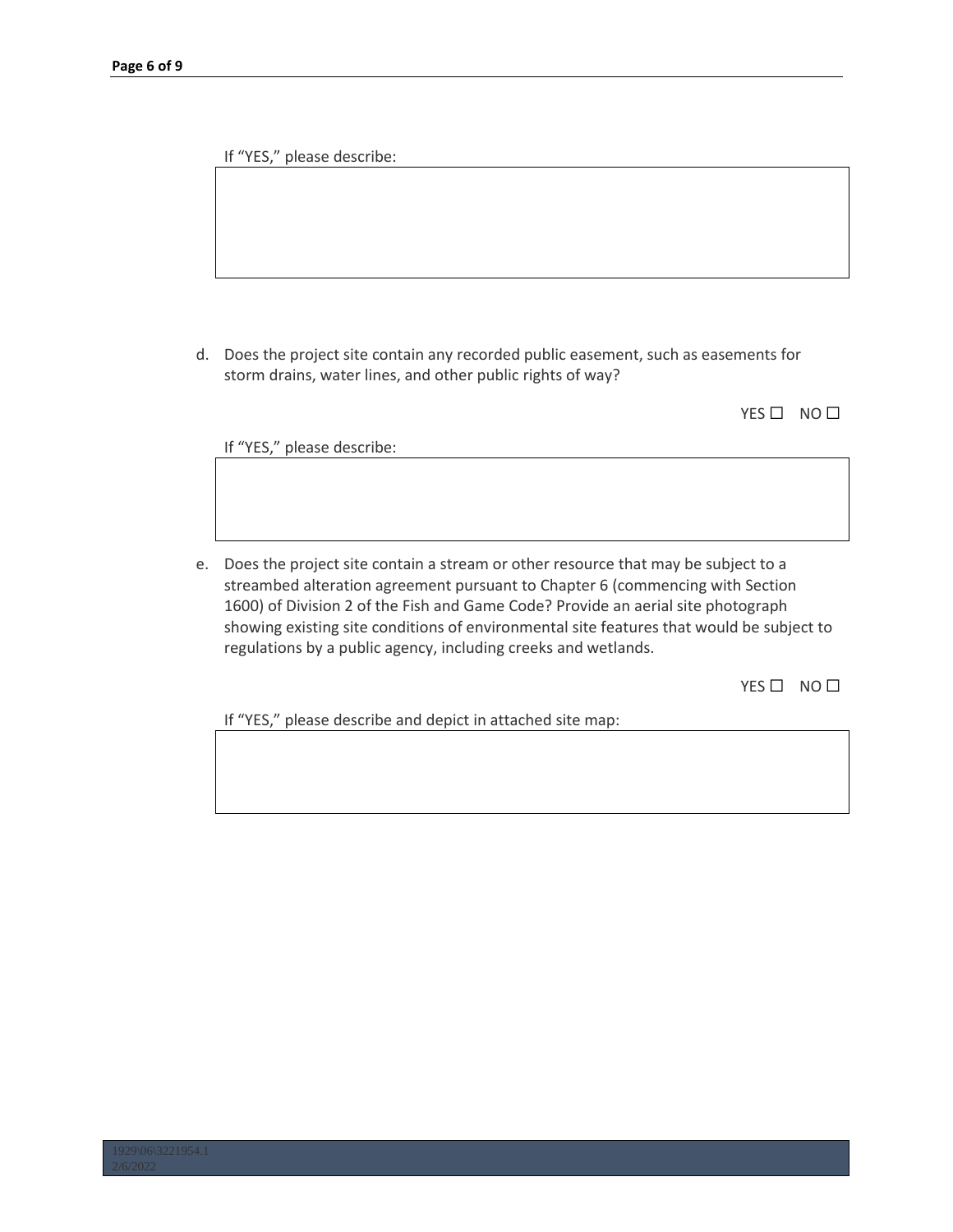13. **PROJECT TEAM INFORMATION -** The applicant's contact information and, if the applicant does not own the property, consent from the property owner to submit the application.

| YES O NO O<br>Optional: Other (Specify Architect, Engineer, CEQA Consultant, etc.) __________________                                   |  |                                                                                                                                                                                                                                                                                                                                                                                                                                                              |
|-----------------------------------------------------------------------------------------------------------------------------------------|--|--------------------------------------------------------------------------------------------------------------------------------------------------------------------------------------------------------------------------------------------------------------------------------------------------------------------------------------------------------------------------------------------------------------------------------------------------------------|
| Are you in escrow to purchase the property?<br><b>Property Owner of Record</b> $\Box$ Same as applicant $\Box$ Different from applicant |  |                                                                                                                                                                                                                                                                                                                                                                                                                                                              |
|                                                                                                                                         |  |                                                                                                                                                                                                                                                                                                                                                                                                                                                              |
|                                                                                                                                         |  |                                                                                                                                                                                                                                                                                                                                                                                                                                                              |
|                                                                                                                                         |  |                                                                                                                                                                                                                                                                                                                                                                                                                                                              |
|                                                                                                                                         |  |                                                                                                                                                                                                                                                                                                                                                                                                                                                              |
|                                                                                                                                         |  |                                                                                                                                                                                                                                                                                                                                                                                                                                                              |
|                                                                                                                                         |  |                                                                                                                                                                                                                                                                                                                                                                                                                                                              |
|                                                                                                                                         |  |                                                                                                                                                                                                                                                                                                                                                                                                                                                              |
|                                                                                                                                         |  |                                                                                                                                                                                                                                                                                                                                                                                                                                                              |
|                                                                                                                                         |  |                                                                                                                                                                                                                                                                                                                                                                                                                                                              |
|                                                                                                                                         |  |                                                                                                                                                                                                                                                                                                                                                                                                                                                              |
|                                                                                                                                         |  |                                                                                                                                                                                                                                                                                                                                                                                                                                                              |
|                                                                                                                                         |  |                                                                                                                                                                                                                                                                                                                                                                                                                                                              |
|                                                                                                                                         |  |                                                                                                                                                                                                                                                                                                                                                                                                                                                              |
|                                                                                                                                         |  |                                                                                                                                                                                                                                                                                                                                                                                                                                                              |
|                                                                                                                                         |  |                                                                                                                                                                                                                                                                                                                                                                                                                                                              |
|                                                                                                                                         |  |                                                                                                                                                                                                                                                                                                                                                                                                                                                              |
|                                                                                                                                         |  |                                                                                                                                                                                                                                                                                                                                                                                                                                                              |
|                                                                                                                                         |  |                                                                                                                                                                                                                                                                                                                                                                                                                                                              |
|                                                                                                                                         |  | $\mathcal{L} = \mathcal{L} = \mathcal{L} = \mathcal{L} = \mathcal{L} = \mathcal{L} = \mathcal{L} = \mathcal{L} = \mathcal{L} = \mathcal{L} = \mathcal{L} = \mathcal{L} = \mathcal{L} = \mathcal{L} = \mathcal{L} = \mathcal{L} = \mathcal{L} = \mathcal{L} = \mathcal{L} = \mathcal{L} = \mathcal{L} = \mathcal{L} = \mathcal{L} = \mathcal{L} = \mathcal{L} = \mathcal{L} = \mathcal{L} = \mathcal{L} = \mathcal{L} = \mathcal{L} = \mathcal{L} = \mathcal$ |

Primary Contact for Project: □ Owner □ Applicant □ Agent/Representative □ Other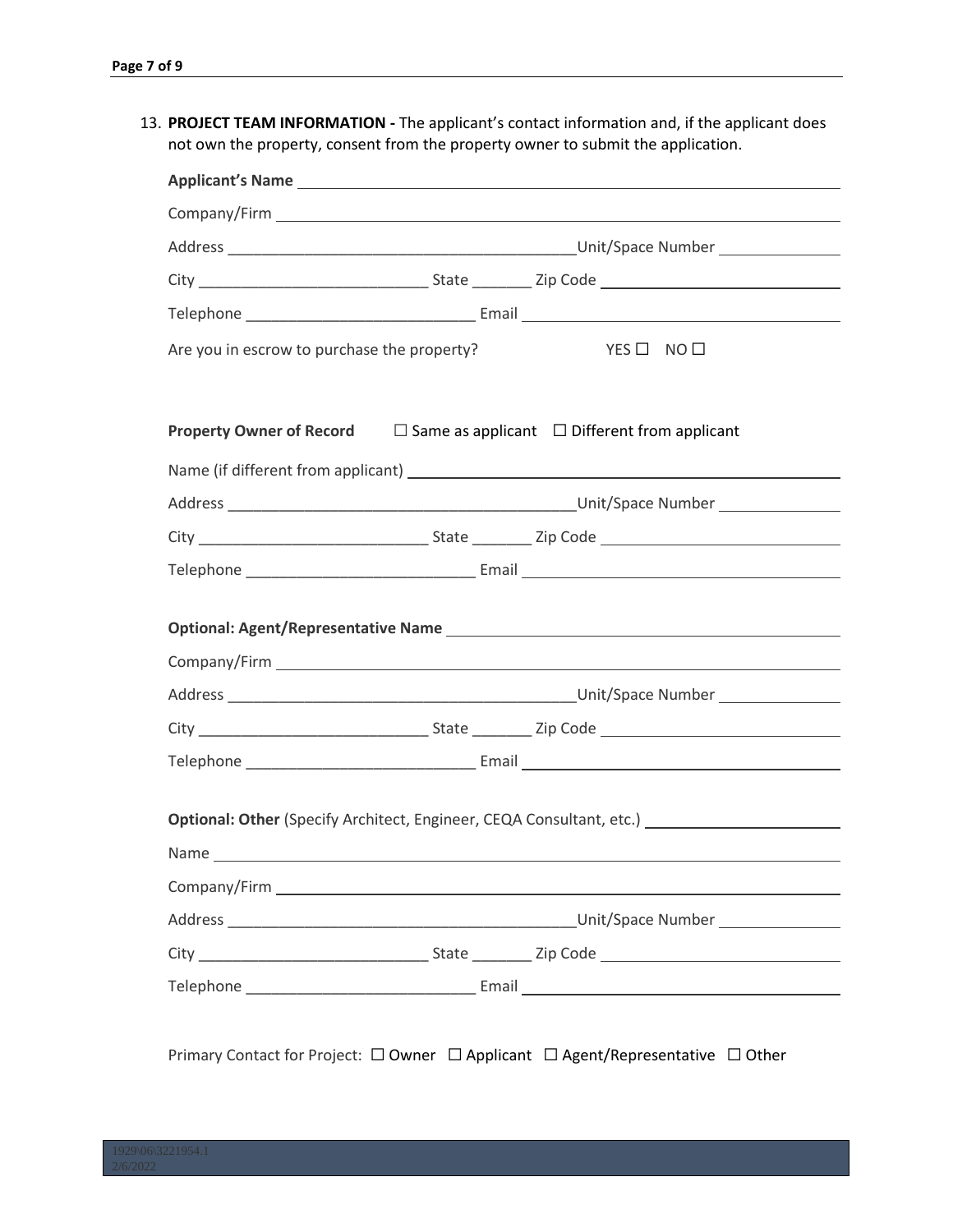#### **PROPERTY OWNER AFFIDAVIT**

Before the application can be accepted, the owner of each property involved must provide a signature to verify the Preliminary Application is being filed with their knowledge. Staff will confirm ownership based on the records of the City Engineer or County Assessor. In the case of partnerships, corporations, LLCs or trusts, the agent for service of process or an officer of the ownership entity so authorized may sign as stipulated below.

- **Ownership Disclosure.** If the property is owned by a partnership, corporation, LLC or trust, a disclosure identifying the agent for service or process or an officer of the ownership entity must be submitted. The disclosure must list the names and addresses of the principal owners (25 percent interest or greater). The signatory must appear in this list of names. A letter of authorization, as described below, may be submitted provided the signatory of the letter is included in the Ownership Disclosure. Include a copy of the current partnership agreement, corporate articles, or trust document as applicable.
- Letter of Authorization (LOA). A LOA from a property owner granting someone else permission to sign the Preliminary Application form may be provided if the property is owned by a partnership, corporation, LLC or trust, or in rare circumstances when an individual property owner is unable to sign the Preliminary Application form. To be considered for acceptance, the LOA must indicate the name of the person being authorized to file, their relationship to the owner or project, the site address, a general description of the type of application being filed and must also include the language in items 1-3 below. In the case of partnerships, corporations, LLCs or trusts, the LOA must be signed by the authorized signatory as shown on the Ownership Disclosure or in the case of private ownership by the property owner. Proof of Ownership for the signatory of the LOA must be submitted with said letter.
- **Grant Deed.** Provide Copy of the Grant Deed if the ownership of the property does not match local records. The Deed must correspond exactly with the ownership listed on the application.
- **Multiple Owners.** If the property is owned by more than one individual (e.g., John and Jane Doe, or Mary Smith and Mark Jones) signatures are required of all owners.
- 1. I hereby certify that I am the owner of record of the herein previously described property located in which is involved in this Preliminary Application, or have been empowered to sign as the owner on behalf of a partnership, corporation, LLC, or trust as evidenced by the documents attached hereto.
- 2. I hereby consent to the filing of this Preliminary Application on my property for processing by the Department of \_\_\_\_\_\_\_\_\_\_\_\_\_\_\_\_\_\_\_\_\_\_\_\_\_\_\_\_ for the sole purpose of vesting the proposed housing project subject to the Planning and Zoning ordinances, policies, and standards adopted and in effect on the date that this Preliminary Application is deemed complete.
- 3. Further, I understand that this Preliminary Application will be terminated and vesting will be forfeited if the housing development project is revised such that the number of residential units or square footage of construction increases or decreases by 20 percent or more, exclusive of any increase resulting from the receipt of a density bonus, incentive, concession, waiver, or similar provision, and/or an application requesting approval of an entitlement is not filed with within 180 days of the date that the Preliminary Application is deemed complete.